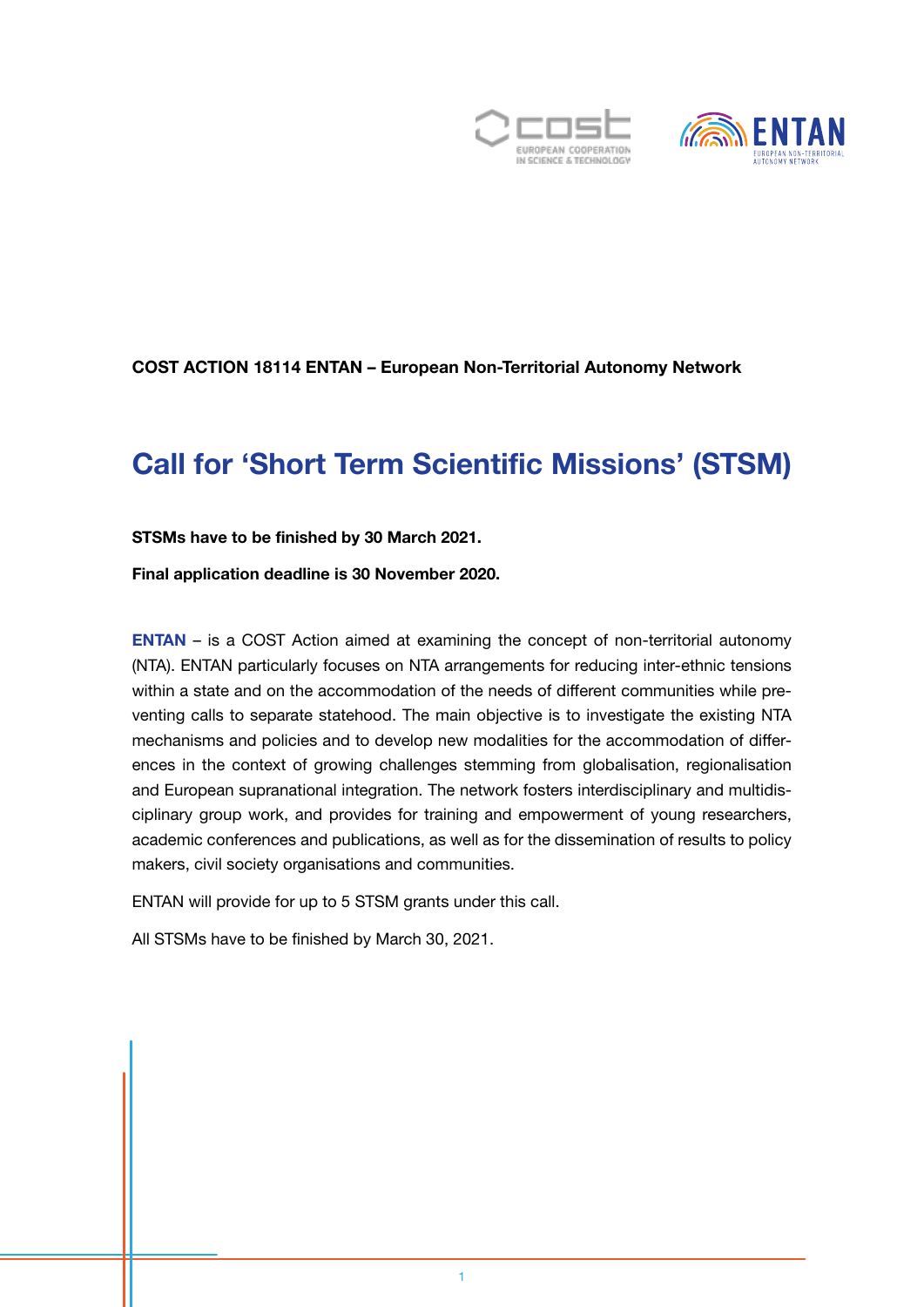# PURPOSE OF STSM:

Short Term Scientific Missions (STSM) are institutional visits aimed at supporting individual mobility, fostering collaboration between individuals.

Applications from early career investigators (ECIs) (up to 8 years after their PhD completion) and researchers from inclusiveness target countries (ITC) participating in the COST Action 18114 are strongly encouraged.

Applicants willing to work on specific NTA case studies from a comparative legal and political perspective or from the standpoint of cultural identities or regional development (either in relation to relevant arrangements in one or more states or to NTA institutions of a specific minority) are particularly encouraged to apply.



## FINANCIAL SUPPORT:

Funding rules are described in detail in [Section 8 of the COST Vademecum.](https://www.cost.eu/wp-content/uploads/2020/05/Vademecum-V8-1-May-2020.pdf)

COST provides for a fixed grant that contributes to the overall expenses incurred during the STSM. Financial support is limited to cover travel and subsistence expenses and is paid as a grant at the end of the visit (exceptions apply).

The calculation of the financial contribution for each STSM must respect the following criteria:

- 1. Up to a maximum of EUR 3500 in total can be afforded to each successful applicant;
- 2. Up to a maximum of EUR 160 per day can be afforded for accommodation and meal expenses

The daily subsistence allowance may be adjusted, by the Grant Holder, to the different countries, taking into consideration the actual cost of living. Successful applicants will be informed of the exact amount to be afforded and requested to amend the STSM application.

Researchers from an ITC participating in the COST Action may request an advanced payment of 50% of the approved STSM Grant upon conclusion of the first day of their STSM. Confirmation by the Host Institution is mandatory. The Host Institution ought to send an email both to the Grant Holder and the STSM Coordinator informing that the STSM applicant has officially started the mission on day 1. The remaining 50% of the Grant is payable once all administrative procedures are concluded.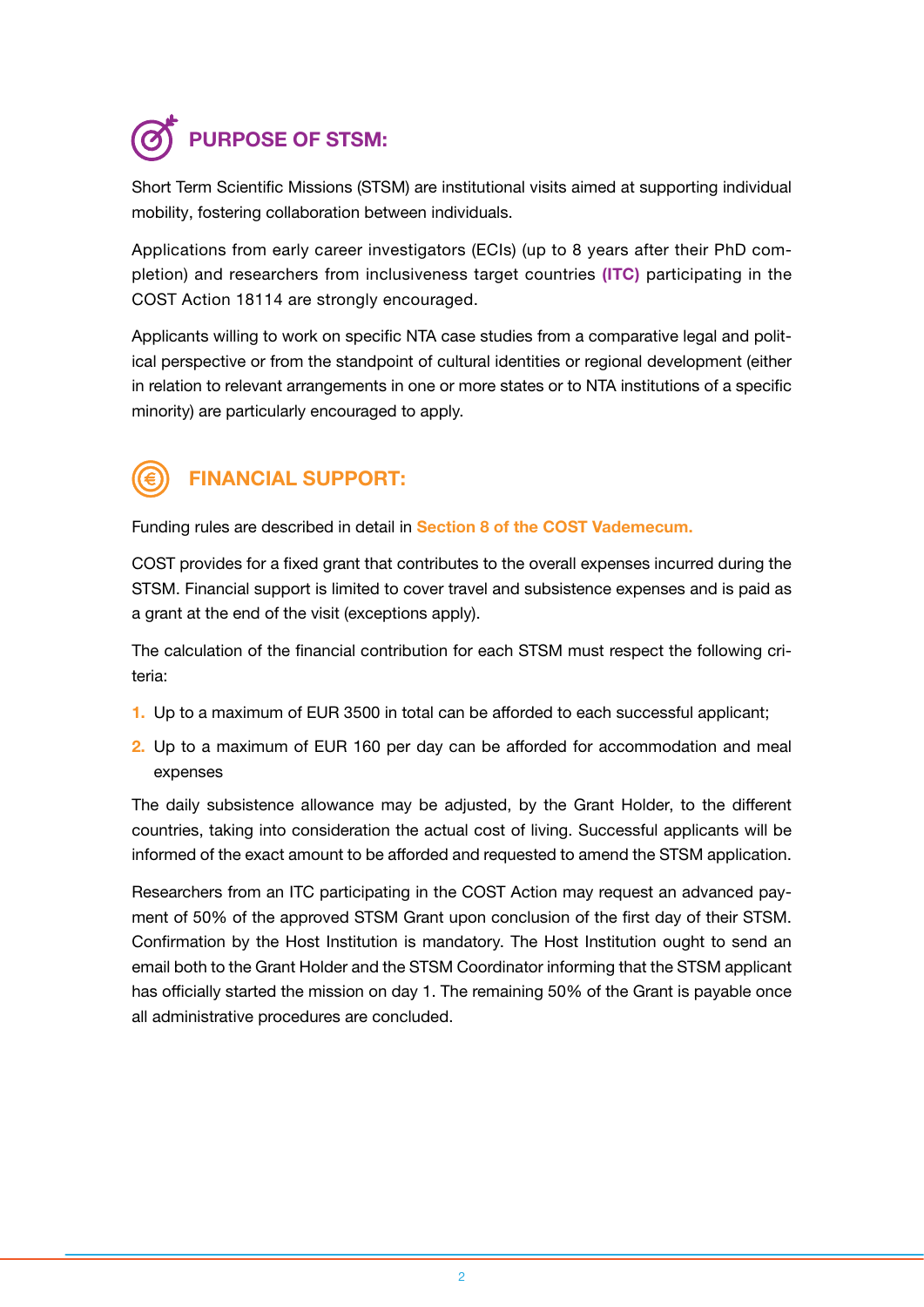### DEADLINE: Interested researchers can apply by 30 November 2020 by following the instructions below.

#### APPLICATION PROCEDURE:

In order to apply for an STSM grant you must:

- 1. Be enrolled as a PhD Student or postdoctoral fellow; or
- 2. Be employed by, or affiliated to an institution or legal entity that conducts research.

#### TO APPLY:

- 1. STSM applicants must have an e-COST profile at https://e-services.cost.eu/ and submit their STSM applications online at the following web address: https://e-services.cost.eu stsm by selecting "Create a new STSM Request".
- 2. An STSM should have a minimum duration of 5 calendar days and a maximum duration of 90 calendar days.
- 3. The application should comprise a CV and an outline (max. 1000 words) of the research project to be undertaken.
- 4. The applicant shall contact the host institution where the research is to be undertaken. Upon acceptance of the research proposal, the host institution shall provide a supporting letter mentioning that the research proposal will be supported by a host supervisor – this letter is mandatory. A letter of support from the applicant's home institution is also necessary.
- 5. All STSM grantees shall make their own arrangements for all provisions related to personal security, taxation, pension matters, health and social security.
- 6. The STSM grantee has to deliver all necessary documents within 30 calendar days from the end of their STSM.
- 7. The applicants are required to send their STSM application form submitted to e-COST (pdf) and the relevant supporting documents to Noémia Bessa Vilela, ENTAN STSM Coordinator, at nbessavilela@gmail.com.

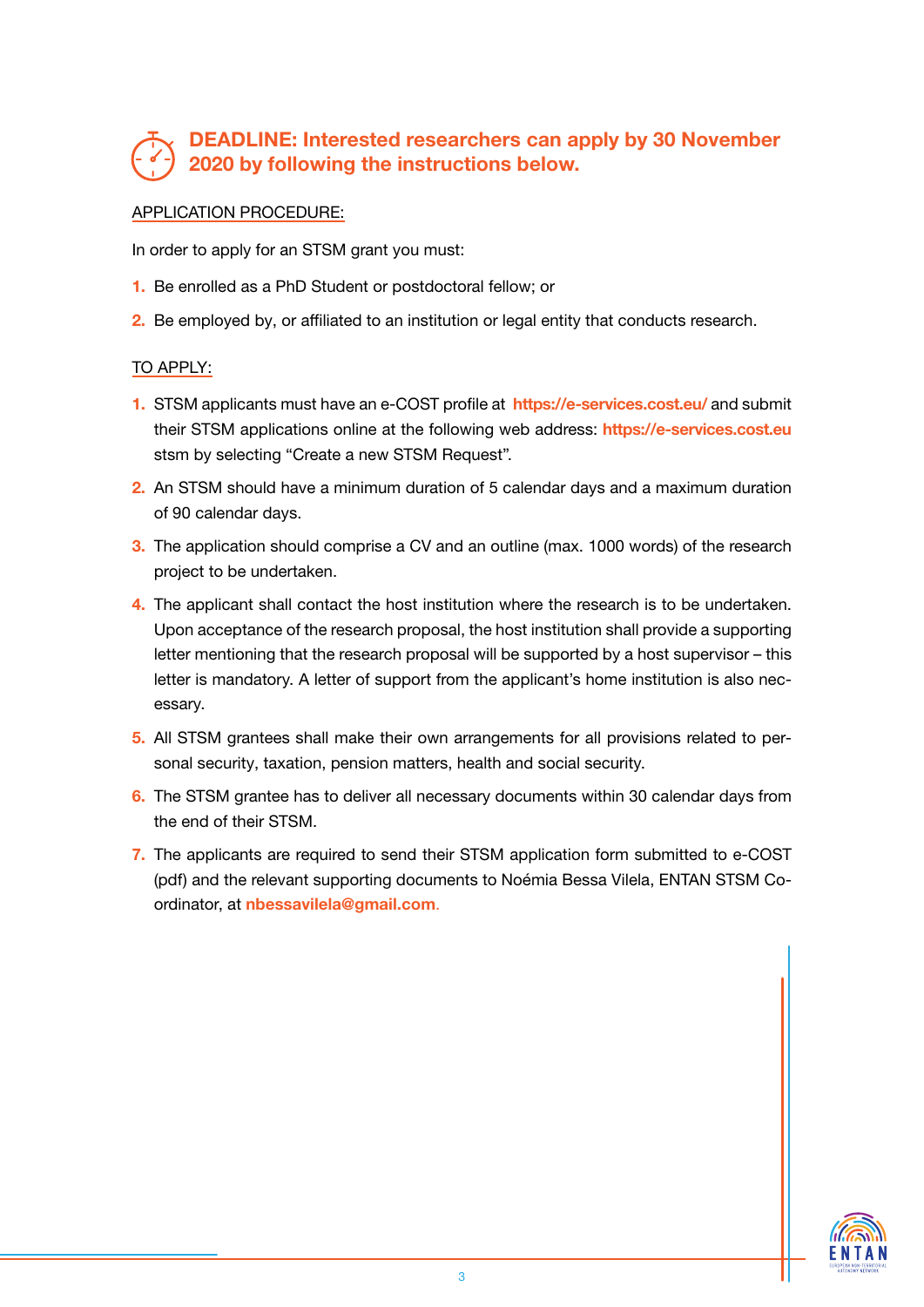## EVALUATION:

The applications will be assessed by the STSM Committee of ENTAN and successful applicants will be notified by 15 December 2020. The committee will evaluate each application according to budget, possible contribution that the proposed STSM will make against the scientific objectives outlined in the Action's Memorandum of Understanding (MoU) and individual candidate's career.

The list of all supporting documents (as a single pdf attachment) to be submitted for the evaluation are:

- 1. A short description of their involvement in the COST Action (max. 1 page);
- 2. Acceptance letter/email confirmation from the host institution;
- 3. A letter of support from the applicant's home institution;
- 4. The research project as well as expected outcomes (max. 1000 words);
- 5. A full CV (including a list of academic publications if applicable, max. 5 pages).



## REQUIREMENTS:

- 1. A Scientific Report is required and must be approved by the Action Chair and the STSM Coordinator and by a Senior Researcher affiliated to the Host Institution, which shall sign and approve the report (see the funding rules).
- 2. Written approval of the STSM scientific report by the aforementioned persons must be uploaded in e-COST for archiving purposes.
- 3. The applicant is also responsible for obtaining an official acceptance letter/email confirmation of acceptance from the host institution, as well as support letter from the home institution.

In addition to the scientific report, successful applicants should submit to the Grant Manager (by mail) the following supporting documents:

- 1. One original certificate of taxpayer status, i.e. residence form from your country of residence. Each country has a slightly different form to confirm your residence/taxpayer status but it is usually issued both in English and in the official language of the country. Please ask for an English or bilingual version. The original of the form should be signed and stamped by the respective authority in your country (e.g. local Public Revenue Office, Tax Inspectorate or Ministry).
- 2. A full-colour scan of the main page of your passport which exhibits your name and surname and passport number.